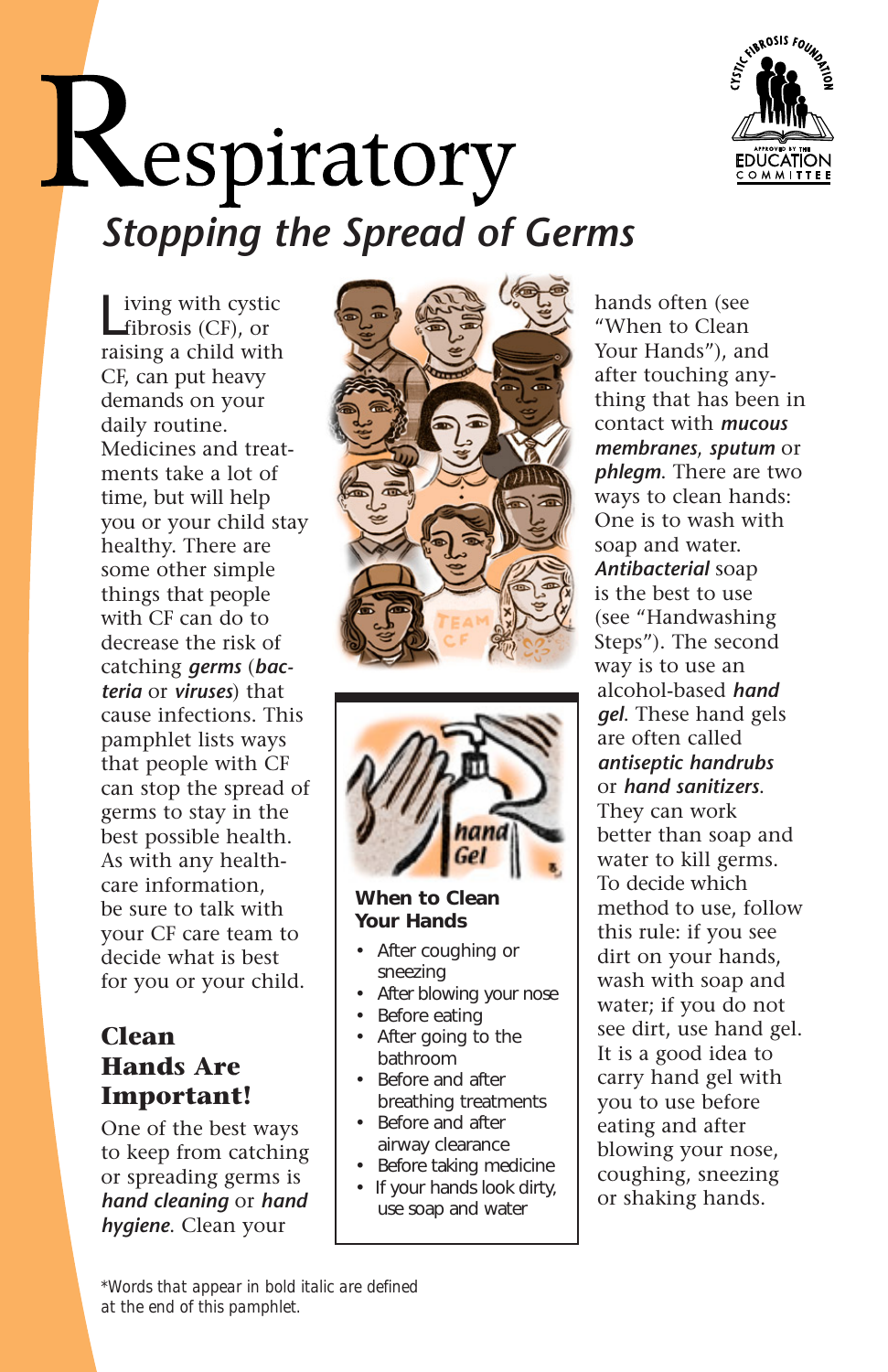# **Cleaning Your Respiratory Equipment**

Germs can get on respiratory equipment and cause lung infections. Clean and *disinfect* all equipment used for inhaled medicines or airway clearance using the manufacturer's instructions. It is vital to clean and disinfect equipment that has been in contact with mucous membranes, sputum or phlegm, like nebulizers!

*To clean and disinfect your nebulizer, follow these steps:* 

## **1) Clean your hands.**

**2) Clean the nebulizer parts.** The parts cannot be disinfected until they are cleaned. With a new paper towel, wash the inside and outside of the nebulizer parts with liquid dish soap and hot water. Be careful not to damage any of the parts. Throw the paper towel away, then rinse the nebulizer parts with water. Clean the nebulizer right after it is used to keep the medicine and *debris* from drying. Once debris dries, it is difficult to wash off. You also can clean the nebulizer parts in an



#### **Time-Saving Tip**

Boiling the nebulizer is a way to disinfect and rinse in one step. Read the manufacturer's instructions to find out if your nebulizer can be boiled.

### **Steps to Clean and Disinfect Nebulizers**

- 1. Clean hands.
- 2. Clean nebulizer parts.
- 3. Disinfect nebulizer parts.
- 4. Rinse nebulizer parts.
- 5. Air-dry nebulizer parts.

#### **Handwashing Steps**

- 1. Wet hands with warm water.
- 2. Apply soap: liquid, antibacterial soap is best.
- 3. Rub hands together to lather.
- 4. Scrub hands well, back and front, up to wrist, and between fingers. Clean under nails. This should take 15 seconds to complete.
- 5. Rinse in warm, running water.
- 6. Use a clean towel to dry your hands. Paper towels are best.
- 7. Turn off the faucet using the paper towel.

automatic dishwasher, if the nebulizer's manufacturer's instructions allow.

**3) Disinfect the nebulizer parts. DO NOT USE VINEGAR**. Vinegar is not strong enough to kill the germs a person with CF might get. Instead, **if the manufacturer's instructions allow**, disinfect the nebulizer parts using one of these options:

- Boiling for 5 minutes;
- Microwaving (in water) for 5 minutes;
- Dishwasher, if the water is hotter than 158° F for 30 minutes;
- Soaking in a solution of 1 part household bleach and 50 parts water for 3 minutes;
- Soaking in 70% isopropyl alcohol for 5 minutes; or
- Soaking in 3% hydrogen peroxide for 30 minutes.

Ask your care center team what might work best for you.

Read the manufacturer's instructions to see what option is best for your nebulizer. Do not use a nebulizer that cannot be disinfected using one of these options.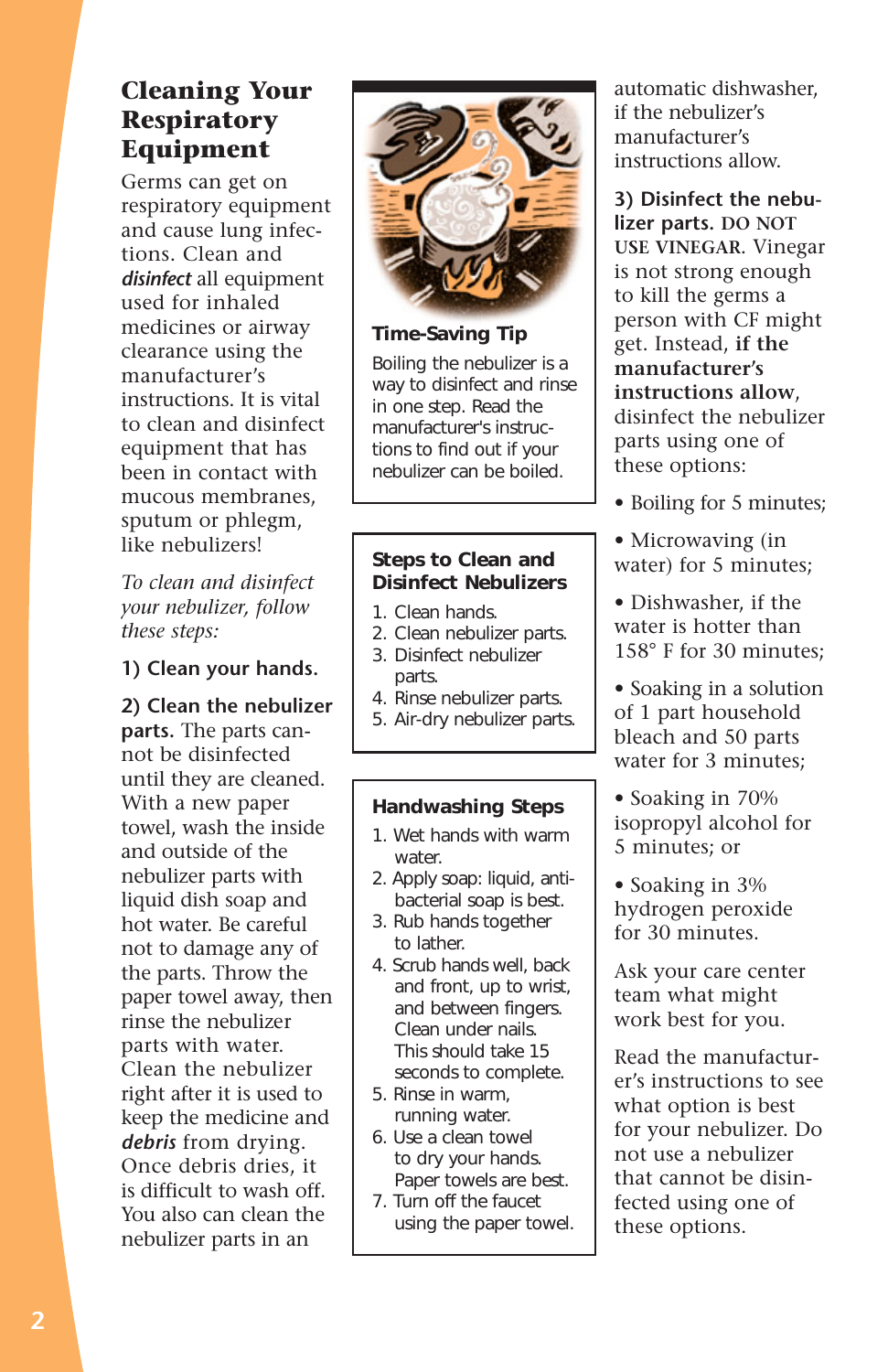**4) Rinse the nebulizer parts.** If you disinfect using bleach, isopropyl alcohol or hydrogen peroxide, rinse all parts well. Use *sterile* water for the final rinse. **DO NOT USE WATER FROM THE FAUCET, BOT-TLED, OR DISTILLED WATER**. You can make water sterile by boiling it for 5 minutes. Use this water once, then throw it out. If you disinfect by boiling, you do not need to rinse the nebulizer.

**5) Air-dry the nebulizer parts.** After the final rinse, drain the parts on a clean surface covered with new paper towels. Replace wet paper towels with dry ones and fully air-dry all parts. Remember, germs will grow on anything that stays wet, so store the dry nebulizer in a clean, dry bag in a clean, dry place.

Follow the manufacturer's care and cleaning instructions for all equipment used for inhaled medicines or airway clearance. Some respiratory equipment may need to be cleaned but not disinfected. These items can be cleaned

## TheraPEP®, Resistex® and Acapella®. Talk with your

CF care center respiratory therapist or care team about cleaning your airway clearance equipment.

**Important Note**  You should not give a nebulizer treatment through a *Positive Expiratory Pressure (PEP)* device unless that PEP device can be taken apart and cleaned, disinfected and dried just like your nebulizer. Examples of PEP devices are:



#### **Living Together**

- Do not share: - Respiratory
	- equipment - Airway clearance
	- devices - Toothbrushes
	- Eating utensils
	- Drinking cups
	-
- Do airway clearance in separate rooms.

and the best way to do so. Do not share nebulizers, PEP devices, spacers or anything that has been in contact with mucous membranes, sputum or phlegm.

# **When People With CF Live Together**

People with CF who live together can "share" the same CF germs. To decrease the spread of germs, they should limit contact with each other's mucous membranes, sputum or phlegm. People with CF should not share respiratory equipment, airway clearance devices, toothbrushes, eating utensils or drinking cups or anything that has been in contact with mucous membranes, sputum or phlegm. When coughing, germs can spread up to three feet (about an arm's length). Performing airway clearance at different times and in different rooms can help decrease the spread of germs.

People with CF who do not live together should also avoid

activities that spread germs, such as hand shaking, hugging or kissing. They should also try to keep at least three feet (an arm's length) between each other.

often with liquid soap and hot water. Ask the physical or respiratory therapist, or the physician or nurse at your CF care center, how often to clean your equipment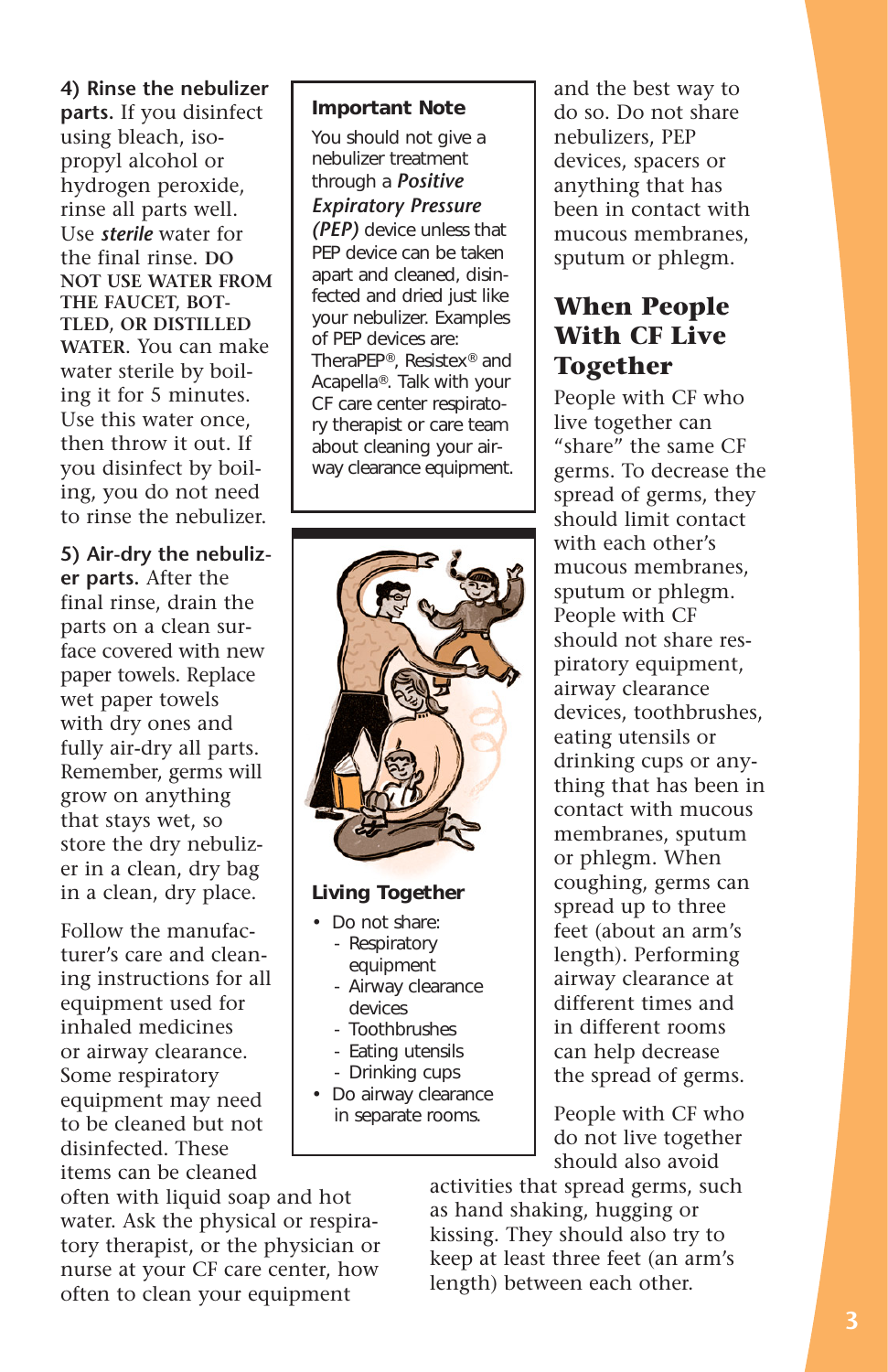People with CF should clean their hands often, especially after coughing, sneezing, or blowing their nose. When coughing, sneezing or coughing up sputum, use a tissue and throw it away in a trashcan. Then, clean your hands!

# **Get Vaccinated (Shots)**

**EVERYONE** should get the *vaccinations* or shots recommended by the Centers for Disease Control and Prevention. These *vaccines* help prevent illness. People with CF have the same risk of a *viral* infection as people without CF. However, when people with CF catch a respiratory virus, they can get much sicker. Influenza or "the flu" is a viral illness that can cause pneumonia in people with CF. Flu

outbreaks often occur between December and March. People with CF older than six months should get a flu shot every year. Make a clinic appointment in the fall to get your or your child's flu shot, or to find out where to get one. The relatives, day care and health care staff, and close friends of those with CF also should get regular shots to prevent the flu and other infections. If you or your child did not get a flu shot and are exposed to someone with the flu, call your CF care center to see about starting medicine that may

#### **Remember**

Clean your hands before touching medicines and equipment so that you do not put germs on them. Also, the place where you clean and disinfect the nebulizer and prepare medicines should be clean.



#### **Recommended Vaccines**

- Diphtheria, Tetanus, Pertussis (DPT)
- Haemophilus B (Hib)
- Hepatitis B
- Influenza (flu)
- Measles, Mumps, Rubella (MMR)
- Pneumococcal
- Polio
- Varicella (Chickenpox)

keep you or your child from getting sick.

Another germ that anyone can get is called "RSV" or respiratory syncytial virus. RSV can make babies, young children and the elderly very sick. There is a special shot to prevent RSV in children, but there are no current guidelines for giving it to children with CF. Good hand cleaning reduces your or your child's risk of getting RSV and other germs.

# **Germs in Public**

There are many different types of germs out there. You may have heard a lot about *Pseudomonas aeruginosa* (sue-da-moan-us a-ridge-a-no-sa) (Pseudomonas) and *Burkholderia cepacia complex* (bur-cold-air-

ee-ah sa-pay-sha) *(B. cepacia)*. Pseudomonas and *B. cepacia* are both types of bacteria that people with CF can catch. There is medical evidence that *B. cepacia* can be passed between people with CF. It is important for those with CF to keep their hands clean, stay at least three feet away from each other, and limit contact with each other's mucous membranes, sputum and phlegm. Hand cleaning is the best way to keep from catching and spreading most germs (see "Preventing Germs in Public"). Remember: clean your hands often and after touching things that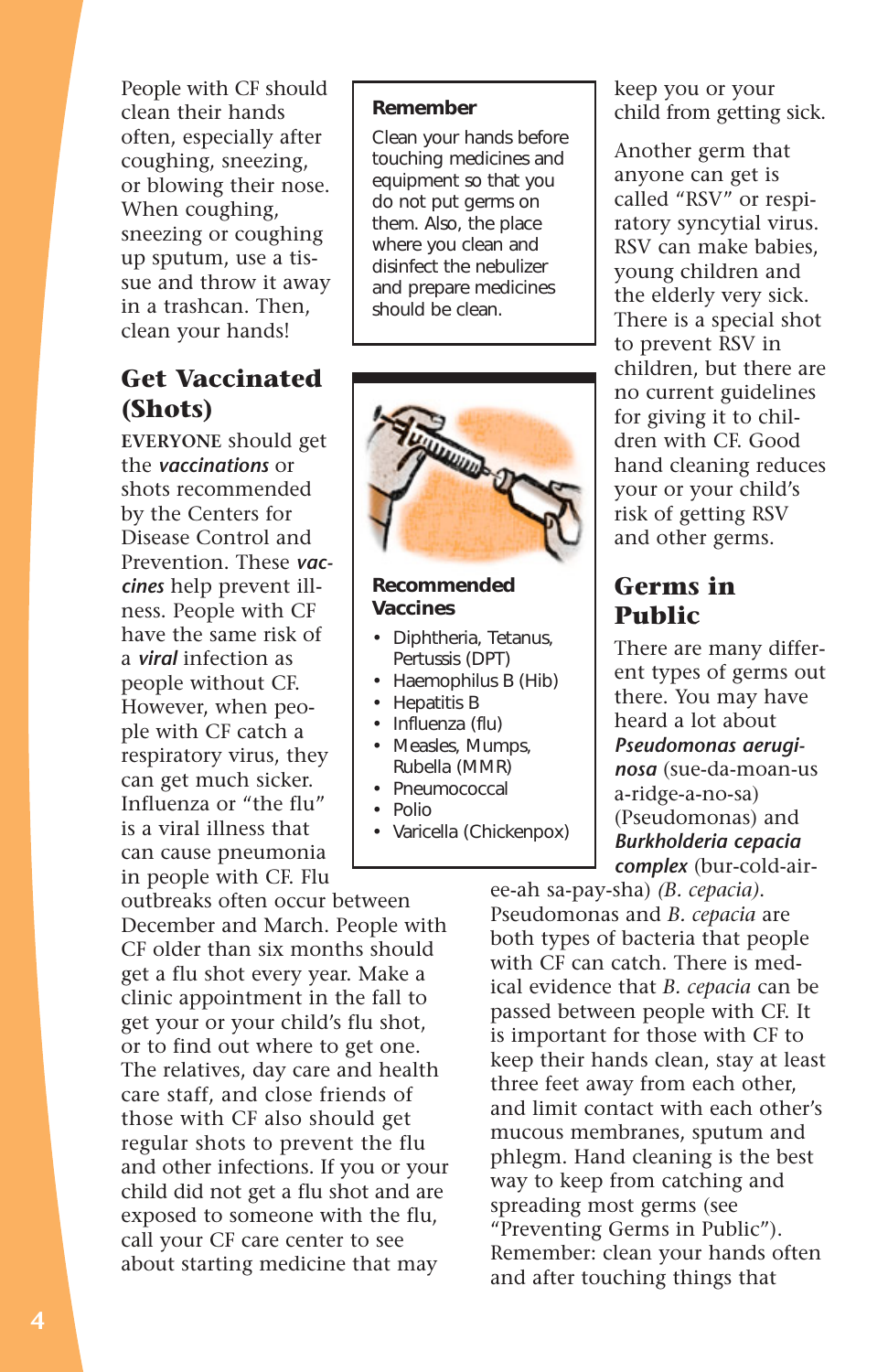have been in contact with mucous membranes, sputum or phlegm.

**School:** Health information is private, unless you tell someone, or ask your CF care center to provide others with your health information or your child's health information. If your child has CF, consider letting the school nurse know. Work with your CF care team to decide what information to tell the school. Members of the CF care team can talk to the school about CF.

More than one child with CF may attend the same school. When possible, they should not share the same classroom. To

lower exposure to germs, they should try to stay at least three feet apart. Ask the school to schedule common activities, such as gym, at different times. Again, hand cleaning can help prevent the spread of germs that cause infections.

**Camps:** There is medical evidence that CF germs have been passed between people with CF at CF-specific camps. People with CF should not attend CF-specific camps. The risks outweigh the benefits. Because it is vital to exercise, make friends, and build support systems, people with CF are encouraged to join in camps, social groups and sports activities that are not specifically for people with CF.



#### **Preventing Germs in Public**

- Clean your hands often.
- Stay at least three feet away from others with CF.
- Use and throw away tissues when coughing, sneezing and blowing your nose.
- Avoid hot tubs and spas.
- Avoid CF-specific camps.
- Don't be with others with CF in enclosed or poorly ventilated spaces like small rooms, hotel rooms, or cars.

**Spas, hot tubs and pools:** Pseudomonas has been found in spas and hot tubs with low chlorine levels. People with CF should avoid spas and hot tubs without enough chlorine to kill Pseudomonas!

Pseudomonas has not been found in swimming pools with proper chlorine levels. Your city or county public health department can tell you what chlorine levels kill germs and meet public health standards. Ask the pool maintenance crew how often the chlorine level is checked and if the pool meets public health standards.

# **CF Education Days:**

There have been no reports of CF germs

being passed from one person with CF to another at CF Education Days. If you have questions, talk with your CF care team. Again, hand cleaning is the best way to keep from catching and spreading germs (see "Preventing Germs in Public"). Once again, clean your hands after touching things that have contacted mucous membranes, sputum or phlegm!

**GREAT STRIDES:** Based on medical evidence, there have been no reports of CF germs being passed from one person with CF to another at CF *GREAT STRIDES* walks. However, the CF Foundation has a policy that states that people with CF who have *B. cepacia* should not attend events sponsored by the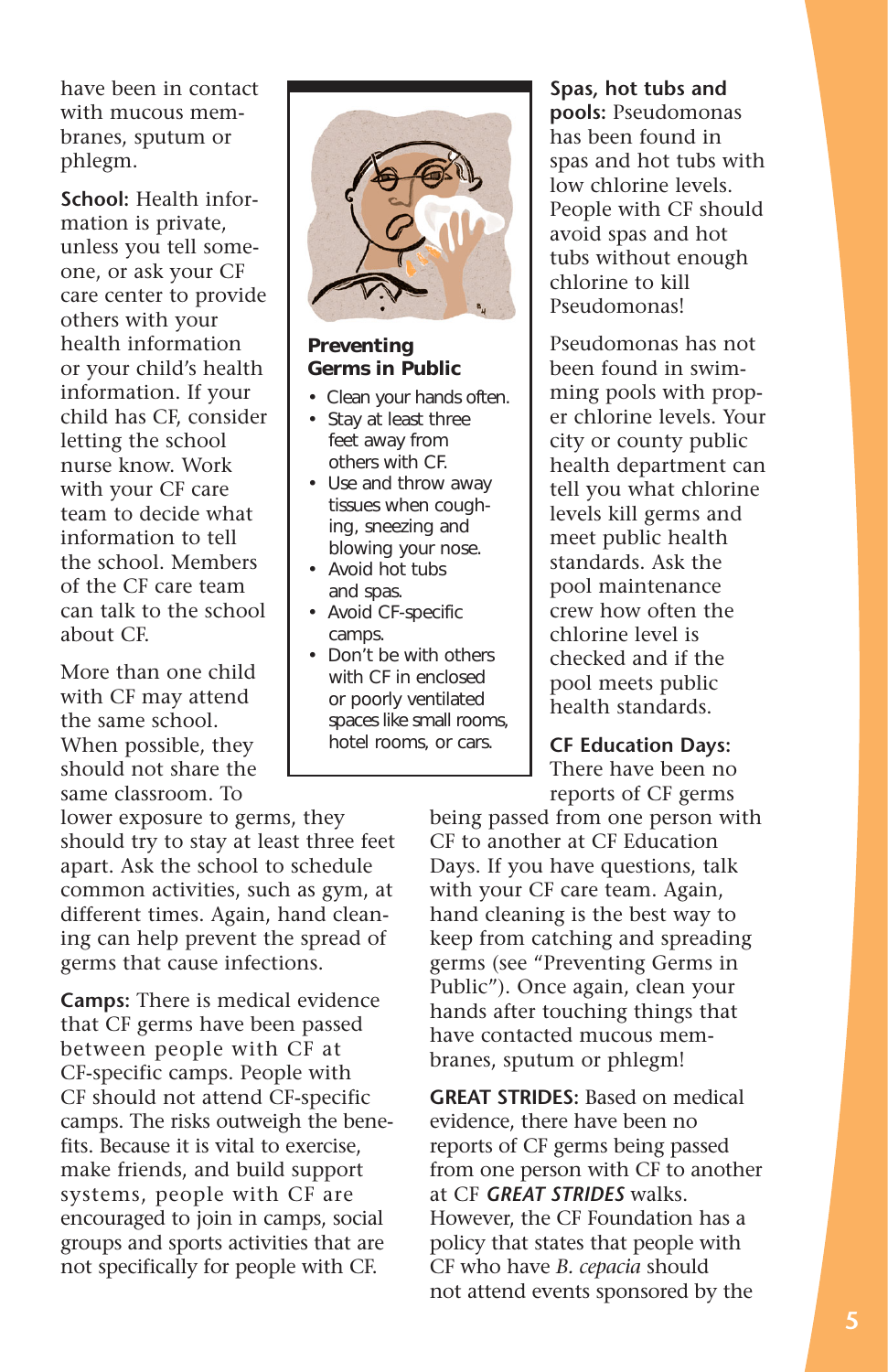CF Foundation (see CF Foundation *B. cepacia* Policy at **<www.cff.org>**) because of the increased risk of spreading the germ.

# **There Is Support for You and Your Family!**

Your CF care center is a great place to look for support to help you and your family deal with the challenges of CF. Educate yourself and your family about why these actions are vital to the health of someone with CF. Share your questions or concerns with your CF care team. Some centers have parent support groups. In these groups, parents can help each other. Ask your CF care center team where you can find support in your area. If there is not a

parent support group in place, ask how you can start one.

Living with CF or raising a child with CF is challenging. But just as the daily medicine and treatment demands can be time consuming, knowing and using these guidelines to stop the spread of infections can help everyone stay healthier. The benefits of close contact must be weighed against the risk of infections. Think of these guidelines as a key to help you and your family stay healthier. Remember, your CF care team is a good resource for questions about changes in your home and school routine that can help you lower the risk of catching and spreading germs.

#### **GLOSSARY**

*Antibacterial:* Something that kills or stops bacteria growth

*Antiseptic handrub:* A substance that, when put on the hands, kills germs

*Bacteria:* A tiny organism that can cause infections; antibiotics can kill bacteria

**Burkholderia cepacia** *complex* (bur-cold-air-ee-ah sapay-sha)*:* A group of bacteria that can be spread between people with CF; it can cause a serious lung infection

*Debris:* Remains of something; for inhaled medicine, this could be medication or sputum

*Disinfect:* To kill most of the germs

*Germs:* Organisms, like bacteria and viruses, that can cause infections

*GREAT STRIDES:* The CF Foundation's annual walk-athon, which raises money to fund CF research and care

*Hand cleaning:* Includes using soap and water or alcohol-based hand gels (see hand hygiene)

*Hand gel:* A substance that has alcohol to kill germs as it dries

*Hand hygiene:* A general term for cleaning hands; this includes the use of soap and water or an alcohol-based hand gel (see hand cleaning)

*Hand sanitizer:* See *hand gel* 

*Mucous membranes:* Places in the body that produce mucus; these are found in the nose, mouth, lungs, esophagus, stomach and intestine

*PEP – Positive Expiratory Pressure:* an airway clearance technique

*Phlegm:* Lung mucus or sputum

**Pseudomonas aeruginosa**  (sue-da-moan-us a-ridge-ano-sa)*:* Bacteria often found in the lungs of people with CF; it is a cause of many lung infections

*Sputum:* Lung mucus or phlegm

*Sterile:* The complete absence of all germs

*Vaccination:* Giving a vaccine (shot)

*Vaccine:* A solution to put into the body to build a defense against a disease

*Viral:* An illness caused by a virus

*Virus:* A tiny organism that can cause infections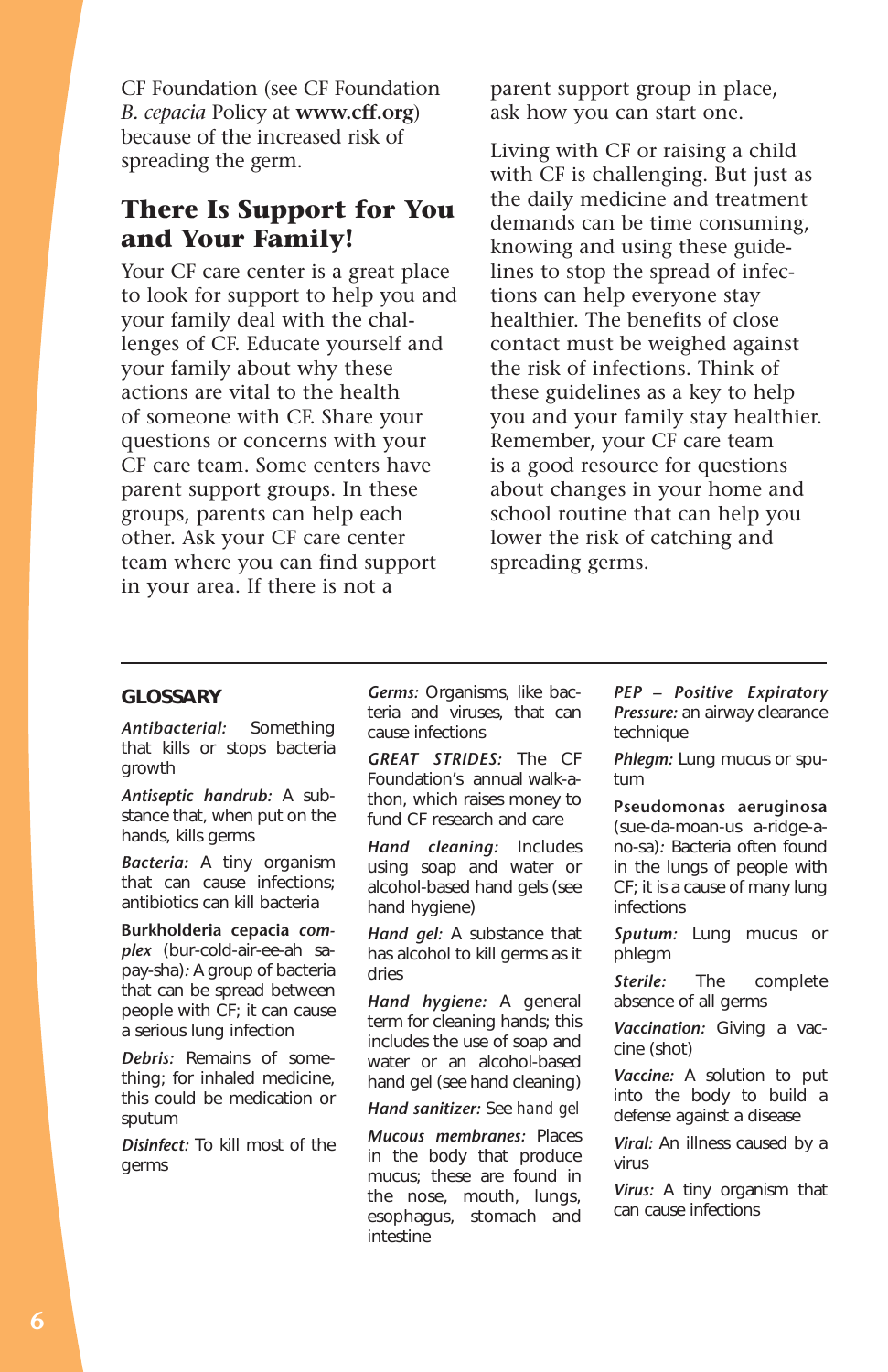# **Resources**

The information in this pamphlet is based on "Infection Control Recommendations for Patients With Cystic Fibrosis: Microbiology, Important Pathogens, and Infection Control Practices to Prevent Patientto-Patient Transmission" by Lisa Saiman, M.D., M.P.H.; Jane Siegel, M.D.; and the participants of the CF Foundation's Consensus Conference on Infection Control. This document is available as a supplement to *Infection Control and Hospital Epidemiology (ICHE)*, May 2003, Volume 24, Number 5 (**<http://www.ichejournal.com>**) and as a supplement to *American Journal of Infection Control (AJIC)*, May 2003, Volume 31, Number 3 (**<http://www.apic.org>**).

These Web sites have more information about preventing infections:

• Information about hand cleaning for adults and children:

## **<www.cdc.gov/ncidod/op/handwashing.htm>**

## **<www.microbe.org/washup/importance.asp>**

• Questions and answers for swimmers and information about chlorine treatments

## **<www.cdc.gov/healthyswimming>/ faq/swimmers.htm**

**<www.cdc.gov/healthyswimming>/ ph\_chlorine.htm** 

- Teenagers & Germs **[http://kidshealth.org/teen/your\\_body/health\\_basics/care\\_about\\_ger](http://kidshealth.org/teen/your_body/health_basics/care_about_ger)  ms.html**
- For hand cleaning tips, the Henry the Hand Foundation is a fun way to encourage children to clean their hands: **<www.henrythehand.com>**
- Infection control **<www.nlm.nih.gov/medlineplus/infectioncontrol.html>**
- Vaccinations **<www.nlm.nih.gov/medlineplus/immunizationvaccination.html>**
- The CF Foundation's Web-site has information: **<www.cff.org>**. You can contact the CF Foundation at **(800) FIGHT CF** or **[info@cff.org.](mailto:info@cff.org)**